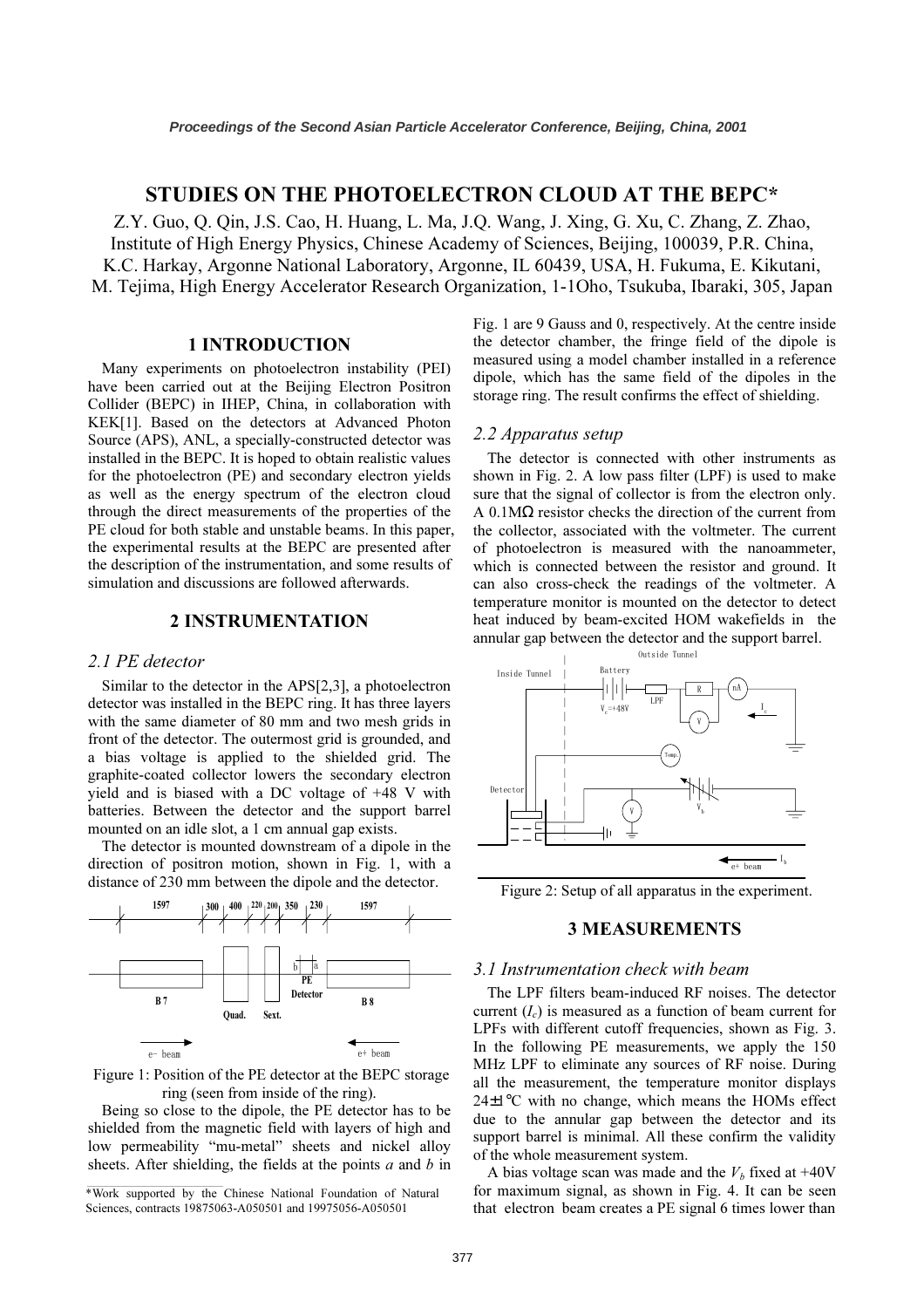

Figure 3: Effect of LPF.

(Left: without LPF, Right: with 150 MHz LPF)

the positron beam. One explanation is that the detector is located 6 times closer to the downstream dipole (B8) for the positron beam, than the distance from the detector to the downstream dipole (B7) for the electron beam, shown in Fig. 1. Another reason may be that the interaction of the PE with the positron beam may cause more electrons to be deflected into the detector. So positron beam is used in the following measurements.



Figure 4: Detector current when bias voltage scans.

#### 3.2 Dependence on beam current

The collected electron current  $I_c$  as a function of beam current  $I<sub>b</sub>$  is measured in the cases of single bunch and multi-bunch. Normalized by  $I_b$ ,  $I_c$  is almost the same in different bunch spacing. It reads about 25nA/mA at the bunch current of 2 mA, similar to the right plot of Fig. 3.

No any saturation effect, in which electron generation and loss equilibrate, is found with a long bunch train and a weak bunch current, even 40 bunches are used with the bunch current of 1 or 2 mA  $(I_b$  is 40 or 80 mA). The reason might come from the fact that the detector is located very near the dipole and there is no antechamber, causing the primary photoelectron emission to dominate over secondary electron emission.

The derivative of the normalized  $I_c$ - $V_b$  curve gives the photoelectron energy distribution, shown as Fig. 5.



Figure 5: Photoelectron energy distribution.

### 3.3 Secondary electron (SE) measurement

Due to the SE, a dramatic amplification of the signal is observed in the APS when the bunch spacing is 7 buckets (20 ns) [2]. The energy gain of the electrons kicked by the beam is determined by  $\Delta p = 2m_e N_b r_e c/a$ , where a is the radial distance from the beam and  $r_e$  the classical electron radius. The beam-induced multipacting may be expected to appear on 5-bucket spacing and 6 mA/bunch in the BEPC, compared with the APS. But in our measurements, such an amplification is not observed when the bunch spacing and current are scanned from 1 mA/bunch to 6 mA/bunch with the bunch spacing from 1 to 12 buckets in a bunch train of 5 and 10 bunches, shown in Fig. 6. The only result is the normalized electron current increases when the bunch current increases. The reason may come from the short distance between the bending magnet and the detector, which may cause the photoelectrons to dominate and possibly suppress the secondary electrons.



 Figure 6: Normalized electron current as a function of bunch spacing and current. The legend gives beam current.

#### 3.4 Dependence on beam parameters

We measure the  $I_c$  as functions of beam parameters, too. The correlations were measured with the different closed orbits, beam energies, beam emittances and chromaticities, respectively. The PE distribution is quite sensitive to the beam position, since  $I_c$  has 1nA linear increment when the vertical closed orbit increases 1mm with an  $I<sub>b</sub>$  of 1mA. The dependences of  $I_c$  on beam energy, emittance and chromaticity are not sensitive when the closed orbit fixes.

A kind of vertical coupled-bunch instability occurs and a broad spectrum appears for the positron beam when the threshold beam current of 9.7 mA is reached. We set the beam conditions as the total beam current of 9.8 mA with 160 bunches uniformly distributed around the storage ring in each bucket, the beam instability occurs as before. The  $I_c$  is then measured in the cases of stable and unstable beams. The relations of  $I_c$  vs.  $I_b$  and normalized  $I_c$  vs.  $V_b$ have the same regulations for both stable and unstable beams. The instability is also observed with 16.6 mA in 116 bunches, and the  $I_c$  dependence is the same as the stable case. This indicates the beam oscillation due to PEI does not influence the yield of the photoelectron.

#### 3.5 Solenoid effect

Solenoid coils winding downstream the dipoles is a possible way to cure the PEI, like KEKB LER. In BEPC storage ring, we installed two coils on each side of the